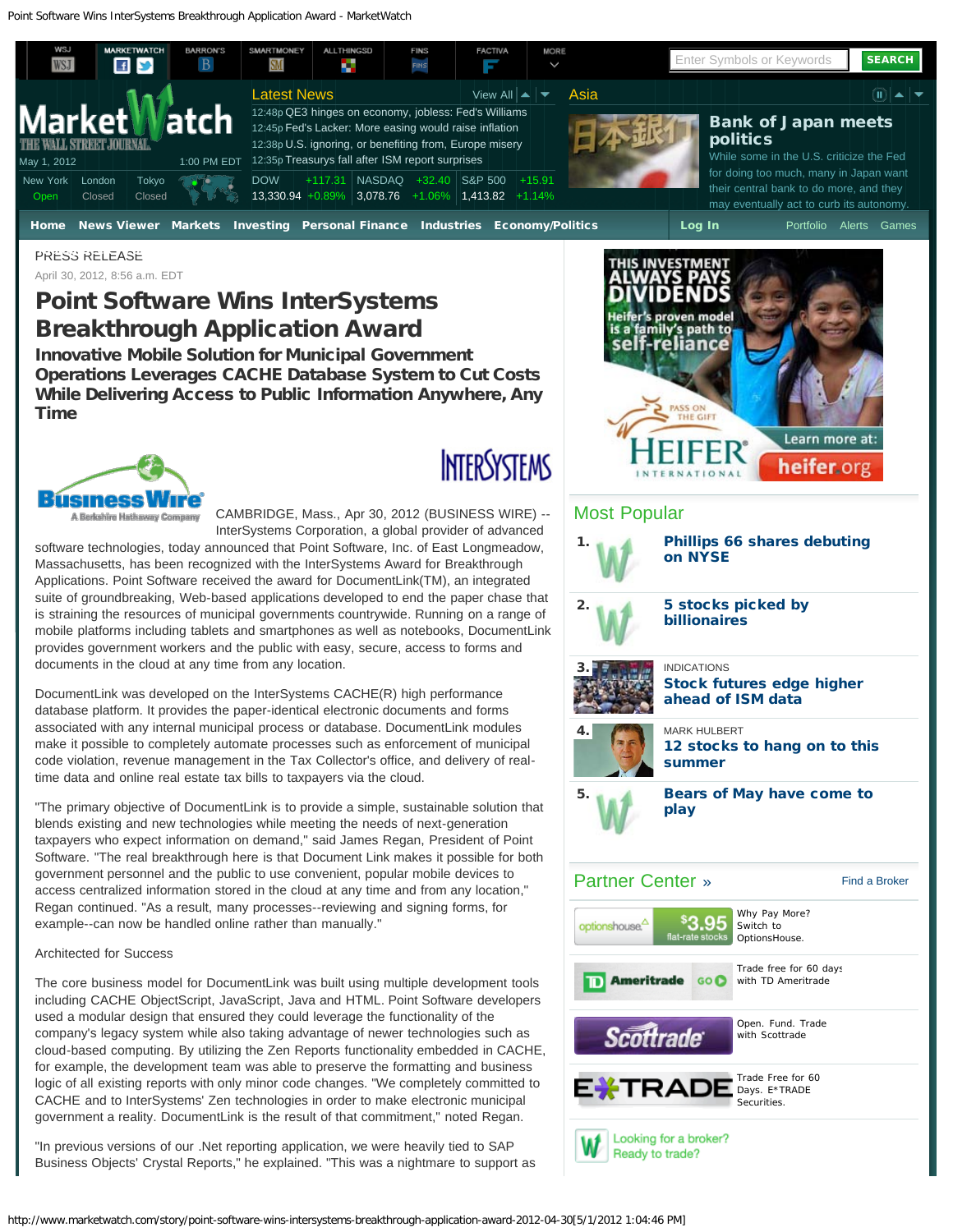every update to Crystal Reports or Microsoft Windows required modifications to Crystal Report templates. With Zen reports, we now have total control over how our reports work and have significantly cut our development cost."

Delivering Cost Savings and Other Valuable Benefits

The development cost savings realized by Point Software are the start of a stream of benefits delivered by DocumentLink . By making public information accessible any time and anywhere on a self-serve basis, a community's residents and businesses are free of the restrictions of operating hours or government personnel availability. And, municipality postage and materials expenses are significantly decreased since forms are available both online and in PDF format.

In addition, DocumentLink enables municipal inspectors and other field staff to effectively extend their office to the field via wireless and Web technologies, making possible mobile municipal government.

DocumentLink's e-billing management eliminates the cost of generating and mailing traditional paper tax bills while providing consumers with the convenience of an electronic form that is easily accessible and virtually impossible to lose.

"Overall, this software is intended to support green initiatives, increase the accessibility of municipal information for the public and yield a significant cost savings for the town or city," Regan said. "We think that we've succeeded in reaching all of those objectives."

DocumentLink is currently being implemented in municipalities throughout the Northeast portion of the United States.

"Point Software has developed an innovative solution for government operations that provides benefits not only for city and town governments but also for the people whom they serve," said Paul Grabscheid, InterSystems Vice President of Strategic Planning. "And, they've done it in a way that can only have a positive environmental impact due to the elimination of excessive paper forms and documents. This innovative approach makes it a pleasure to recognize Point Software with the InterSystems Breakthrough Application Award."

About InterSystems

InterSystems Corporation is a global software leader with headquarters in Cambridge, Massachusetts, and offices in 23 countries. InterSystems provides advanced technologies for breakthrough applications. InterSystems CACHE(R) is a high performance object database that makes applications faster and more scalable. InterSystems Ensemble(R) is a platform for rapid integration and the development of connectable applications. InterSystems DeepSee(TM) is technology that makes it possible to embed real-time active analytics capabilities in transactional applications.

For more information, visit InterSystems.com and www.youtube.com/InterSystemsCorp . And, please join the InterSystems community at www.facebook.com/InterSystems or @InterSystems on Twitter.

About Point Software

Based in East Longmeadow, Mass., Point Software, Inc. was founded in 1989 with a single goal: to create software applications that aid municipal government. Starting with a revenue management system for municipal tax collectors, Point Software has expanded its scope to provide software for treasury, utility billing/collection, assessment and accounting functions; citywide document and information management with public viewing options; and a variety of outsourced services that include Service Bureau, Deputy Collector, and Lockbox Posting. For more information, visit http://www.documentlink.net .

SOURCE: InterSystems Corporation

| <b>Editorial</b>         |  |  |  |  |
|--------------------------|--|--|--|--|
| Shoor & Company          |  |  |  |  |
| Rita Shoor, 803-754-0666 |  |  |  |  |
| rshoor@shoorpr.com       |  |  |  |  |
| or                       |  |  |  |  |
| InterSystems             |  |  |  |  |

**SPONSORED LINKS** 

[President's Refi Program](http://996381.r.msn.com/?ld=4vH2jhuFwZeGAw0hHK4KeOt-zauqON7FlCvmzQIsrPQldhK614LPzm313tPfYIIqso4fYCUrhyLzkGyhft0oG0Z3kFymLw5Yi3lbxmx_fjQGpudMUHadvWhclwgxn3OYl2-7XIGxTyJfcz5agAHhkglk9rU2Oy6O10xjsXIcrHr9F0erS3iYbRtV5OoScfR0dT8pC6iGImPzEDIHhrPHT9Li9Uu2R5NQa9uA5wndqHpLZJIDGOLqQGDZt0TTu9Ai9VxNwgJBbkL3Y_htWwXLPH7IRJ2QF3Oyk_m30JFidloNI1VAlM3JbCx-S0uMGVXYRnMZ13xBAmY3M9x6KQXMy0Iu87qSdFg9NKnhkBHuAtuc9y3tH7KCYa_1o) [Refinance rates hit 3.01% APR! Calculate new payment now.](http://996381.r.msn.com/?ld=4vH2jhuFwZeGAw0hHK4KeOt-zauqON7FlCvmzQIsrPQldhK614LPzm313tPfYIIqso4fYCUrhyLzkGyhft0oG0Z3kFymLw5Yi3lbxmx_fjQGpudMUHadvWhclwgxn3OYl2-7XIGxTyJfcz5agAHhkglk9rU2Oy6O10xjsXIcrHr9F0erS3iYbRtV5OoScfR0dT8pC6iGImPzEDIHhrPHT9Li9Uu2R5NQa9uA5wndqHpLZJIDGOLqQGDZt0TTu9Ai9VxNwgJBbkL3Y_htWwXLPH7IRJ2QF3Oyk_m30JFidloNI1VAlM3JbCx-S0uMGVXYRnMZ13xBAmY3M9x6KQXMy0Iu87qSdFg9NKnhkBHuAtuc9y3tH7KCYa_1o) [www.Refinance.LowerMyBills.com](http://996381.r.msn.com/?ld=4vH2jhuFwZeGAw0hHK4KeOt-zauqON7FlCvmzQIsrPQldhK614LPzm313tPfYIIqso4fYCUrhyLzkGyhft0oG0Z3kFymLw5Yi3lbxmx_fjQGpudMUHadvWhclwgxn3OYl2-7XIGxTyJfcz5agAHhkglk9rU2Oy6O10xjsXIcrHr9F0erS3iYbRtV5OoScfR0dT8pC6iGImPzEDIHhrPHT9Li9Uu2R5NQa9uA5wndqHpLZJIDGOLqQGDZt0TTu9Ai9VxNwgJBbkL3Y_htWwXLPH7IRJ2QF3Oyk_m30JFidloNI1VAlM3JbCx-S0uMGVXYRnMZ13xBAmY3M9x6KQXMy0Iu87qSdFg9NKnhkBHuAtuc9y3tH7KCYa_1o)

### [401K Rollover \\$600 Bonus](http://1578967.r.msn.com/?ld=4vw3ZEOiYtmHshLVVXkqCGiCyWel6f9-Z6SFnvSHkzQwbysD3ghP2qUmJ2fe6CgYbES2vuPpQ0r_kFyIPmn7zf75s_VQRgDjmsl8q7ZtKCIstDYP4-CRDxjeumkj-Me6DcXJl8JDN_4iWdFJeVshEZy4pBYMxCA9XygCOFr9b625Vags71q92jixJbGesPk_T8eW5FaxZdbseiyBZGf7TLmJdhmQrEZKaS9HXlTRIVeXJ8tg9y1Zoqlf7t81FYYW_ABiC5PUfzH7-53i7PEBhXJBMdrnSB7vHhgAQLO-zno4o1VAlMkU60-XuZ-vuEAfwDR5S1UxAmY3M9Aq0eTsvtdLuMKweSIi5DaJZ4ko2uqwxVkf6SYtiBO8U)

[Rollover Your 401K & Get Up To \\$600 In Cash Bonuses. Learn](http://1578967.r.msn.com/?ld=4vw3ZEOiYtmHshLVVXkqCGiCyWel6f9-Z6SFnvSHkzQwbysD3ghP2qUmJ2fe6CgYbES2vuPpQ0r_kFyIPmn7zf75s_VQRgDjmsl8q7ZtKCIstDYP4-CRDxjeumkj-Me6DcXJl8JDN_4iWdFJeVshEZy4pBYMxCA9XygCOFr9b625Vags71q92jixJbGesPk_T8eW5FaxZdbseiyBZGf7TLmJdhmQrEZKaS9HXlTRIVeXJ8tg9y1Zoqlf7t81FYYW_ABiC5PUfzH7-53i7PEBhXJBMdrnSB7vHhgAQLO-zno4o1VAlMkU60-XuZ-vuEAfwDR5S1UxAmY3M9Aq0eTsvtdLuMKweSIi5DaJZ4ko2uqwxVkf6SYtiBO8U) [More Here!](http://1578967.r.msn.com/?ld=4vw3ZEOiYtmHshLVVXkqCGiCyWel6f9-Z6SFnvSHkzQwbysD3ghP2qUmJ2fe6CgYbES2vuPpQ0r_kFyIPmn7zf75s_VQRgDjmsl8q7ZtKCIstDYP4-CRDxjeumkj-Me6DcXJl8JDN_4iWdFJeVshEZy4pBYMxCA9XygCOFr9b625Vags71q92jixJbGesPk_T8eW5FaxZdbseiyBZGf7TLmJdhmQrEZKaS9HXlTRIVeXJ8tg9y1Zoqlf7t81FYYW_ABiC5PUfzH7-53i7PEBhXJBMdrnSB7vHhgAQLO-zno4o1VAlMkU60-XuZ-vuEAfwDR5S1UxAmY3M9Aq0eTsvtdLuMKweSIi5DaJZ4ko2uqwxVkf6SYtiBO8U) [PertinentSavings.com/401K](http://1578967.r.msn.com/?ld=4vw3ZEOiYtmHshLVVXkqCGiCyWel6f9-Z6SFnvSHkzQwbysD3ghP2qUmJ2fe6CgYbES2vuPpQ0r_kFyIPmn7zf75s_VQRgDjmsl8q7ZtKCIstDYP4-CRDxjeumkj-Me6DcXJl8JDN_4iWdFJeVshEZy4pBYMxCA9XygCOFr9b625Vags71q92jixJbGesPk_T8eW5FaxZdbseiyBZGf7TLmJdhmQrEZKaS9HXlTRIVeXJ8tg9y1Zoqlf7t81FYYW_ABiC5PUfzH7-53i7PEBhXJBMdrnSB7vHhgAQLO-zno4o1VAlMkU60-XuZ-vuEAfwDR5S1UxAmY3M9Aq0eTsvtdLuMKweSIi5DaJZ4ko2uqwxVkf6SYtiBO8U)

### [Free Penny Stock Alerts](http://784950.r.msn.com/?ld=4vVoM-Bd7hqNsJmNoxUzsEJttIt1MGwk2HeYcB5dXQNuZAWj8E8krR0Nd-IF0H21PnQPEzF2g_z6U6orxCcduSYsWt29v9wYCRFoXqcrqEJpRN0ESOV4BOUSTSHqsfbdfsnWDILW2rbYx08bC3kdqWSGWo7E3nKmN3wx0lHDe5hE3q9bFmSwFOQ0cVuoiy1UcPBINQZ7InPUSjHnYjd048ZBVUuSTm5ViYrf1JyGsFQ4Y1VAlMkyqqSe9BjBOzgrV7BVMvEBAmY3M9Shtr-sn_-pua-sT1fsnEYgP5_1nv7Tx3qa9yDmcjox4)

[Join our 100% Free Newsletter & get our next big winner!](http://784950.r.msn.com/?ld=4vVoM-Bd7hqNsJmNoxUzsEJttIt1MGwk2HeYcB5dXQNuZAWj8E8krR0Nd-IF0H21PnQPEzF2g_z6U6orxCcduSYsWt29v9wYCRFoXqcrqEJpRN0ESOV4BOUSTSHqsfbdfsnWDILW2rbYx08bC3kdqWSGWo7E3nKmN3wx0lHDe5hE3q9bFmSwFOQ0cVuoiy1UcPBINQZ7InPUSjHnYjd048ZBVUuSTm5ViYrf1JyGsFQ4Y1VAlMkyqqSe9BjBOzgrV7BVMvEBAmY3M9Shtr-sn_-pua-sT1fsnEYgP5_1nv7Tx3qa9yDmcjox4) [www.PennyStockGains.com](http://784950.r.msn.com/?ld=4vVoM-Bd7hqNsJmNoxUzsEJttIt1MGwk2HeYcB5dXQNuZAWj8E8krR0Nd-IF0H21PnQPEzF2g_z6U6orxCcduSYsWt29v9wYCRFoXqcrqEJpRN0ESOV4BOUSTSHqsfbdfsnWDILW2rbYx08bC3kdqWSGWo7E3nKmN3wx0lHDe5hE3q9bFmSwFOQ0cVuoiy1UcPBINQZ7InPUSjHnYjd048ZBVUuSTm5ViYrf1JyGsFQ4Y1VAlMkyqqSe9BjBOzgrV7BVMvEBAmY3M9Shtr-sn_-pua-sT1fsnEYgP5_1nv7Tx3qa9yDmcjox4)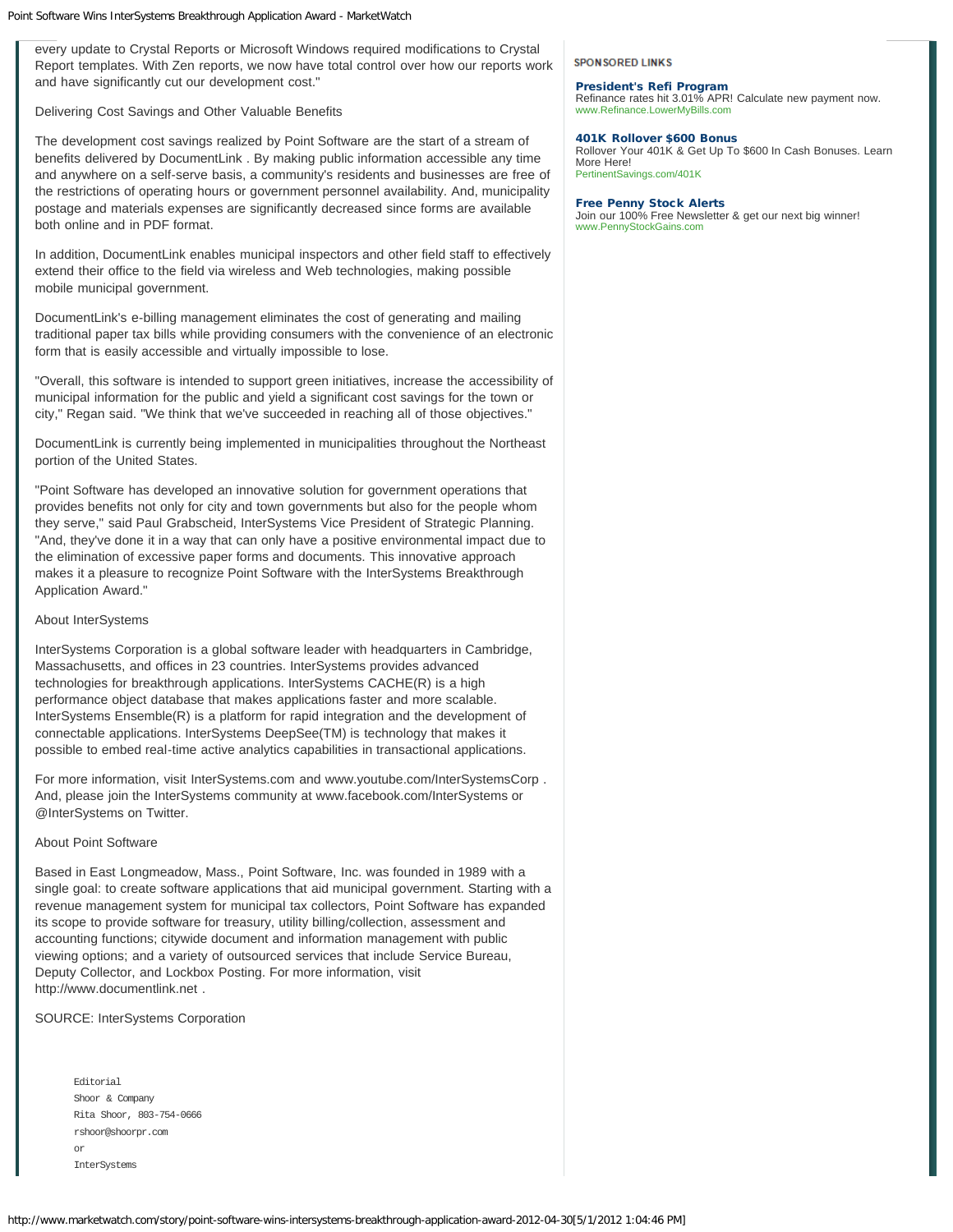Point Software Wins InterSystems Breakthrough Application Award - MarketWatch



[Chrysler's April sales](http://www.marketwatch.com/story/chryslers-april-sales-soar-fords-down-5-2012-05-01?link=MW_story_featstor) [soar; Ford, GM down](http://www.marketwatch.com/story/chryslers-april-sales-soar-fords-down-5-2012-05-01?link=MW_story_featstor)



[RIM still 'laser](http://www.marketwatch.com/story/rim-still-laser-focused-on-bb10-shares-slip-2012-05-01?link=MW_story_featstor) [focused' on BB10;](http://www.marketwatch.com/story/rim-still-laser-focused-on-bb10-shares-slip-2012-05-01?link=MW_story_featstor) [shares slip](http://www.marketwatch.com/story/rim-still-laser-focused-on-bb10-shares-slip-2012-05-01?link=MW_story_featstor)

| MarketWatch.com | Enter Symbols or Keywords | Search                  |                        | THE WALL STREET JOURNAL. Digital Network |  |
|-----------------|---------------------------|-------------------------|------------------------|------------------------------------------|--|
| Site Index      | <b>Company Info</b>       | MarketWatch on Facebook | WSJ.com                | MarketWatch Community                    |  |
| <b>Topics</b>   | <b>Code of Conduct</b>    | 93k                     | <b>Barron's Online</b> | <b>Financial News Online</b>             |  |

http://www.marketwatch.com/story/point-software-wins-intersystems-breakthrough-application-award-2012-04-30[5/1/2012 1:04:46 PM]